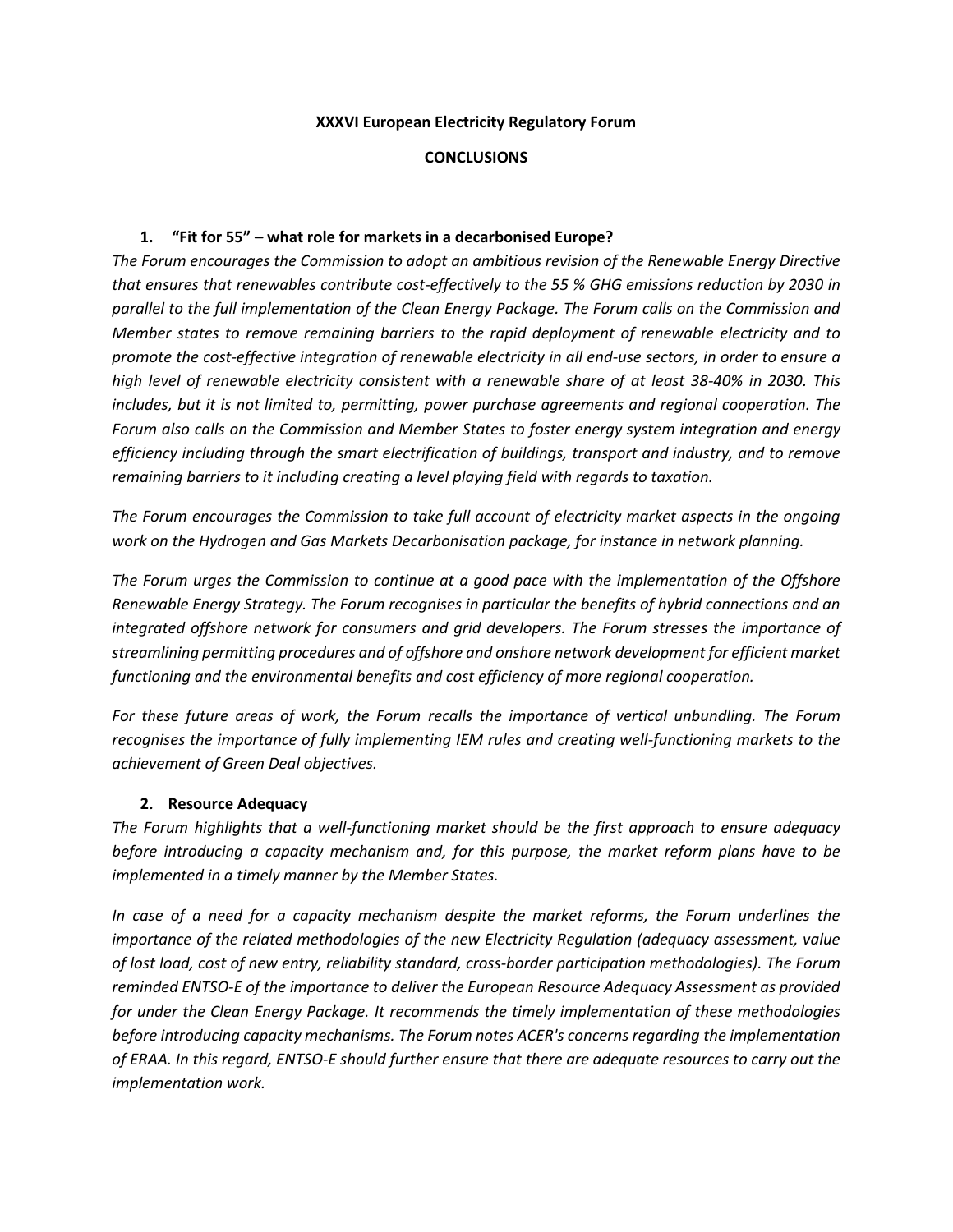#### **3. Bidding zone review and cross-border capacity allocation**

*The Forum urges TSOs to continue the good cooperation with ACER on the Bidding Zone review and highlights the importance of transparency and stakeholder engagement.*

*The Forum acknowledges the significant effort made by TSOs, NRAs and ACER to prepare the most recent report on the cross-border capacities available for trade. The Forum urges all parties to continue the good work in closing the gaps in data availability and quality. The Forum takes note of the Commission's position requiring regional agreements regarding the treatment of third country flows for reporting purposes. The Forum urges all parties to ensure a coherent reporting process to track progress on the implementation of the Electricity Regulation.*

# **4. Distribution & Flexibility**

*The Forum looks forward to working with the newly established EU DSO Entity.*

*The Forum welcomes the planned launch of a scoping phase by ACER taking into account the roadmap developed by the TSO/DSO taskforce. The Forum recalls the importance of the timely and correct implementation of the provisions on demand side flexibility in the Clean Energy Package to remove existing barriers. The Forum agrees that mechanisms for the procurement of demand side flexibility should be market-based, whenever suitable. The Forum stresses the importance for demand side flexibility to be able to access several value streams and to promote consumer business models. The Forum recalls the need to keep the cross-border dimension in mind in the development of any new network code or amendments.*

# **5. Implementation & Enforcement of Guidelines**

*The Commission calls upon TSOs and NRAs to work together towards finding appropriate short-term solutions to the specific technical challenges presented by TSOs.*

*The Forum recalls that the network codes' and guidelines´ implementation remains the priority in the next years and that further effort is needed to avoid unnecessary delays with methodologies and to foster convergent approaches between regions and Member States. The Forum stresses the primary role of national regulatory authorities in providing guidance and enforcing the obligations from network codes and guidelines, including for collective obligations or obligations of multinational entities such as RCCs or ENTSO-E. The Forum calls upon TSOs and NEMOs to ensure a speedy implementation of their obligations under Network codes, Guidelines and methodologies. The Forum welcomes the initiative to clarify the possibilities and obligations of regulators to take enforcement actions and to use these enforcement options where necessary in case terms, conditions and methods are not delivered as required under the Electricity Guidelines. The Forum recalls that the setting of clear individual deliverables and responsibilities is an important step towards ensuring timely delivery and achievement of the objectives and that missing resources of TSOs or NEMOs cannot be a justification for regulated entities to not meet those obligations. Where necessary incentives should be realigned with the need for speedy implementation.*

*The Energy Community Secretariat called for the integration of the Contracting Parties in the SDAC process, subject to applicability of relevant market, competition and environment framework.*